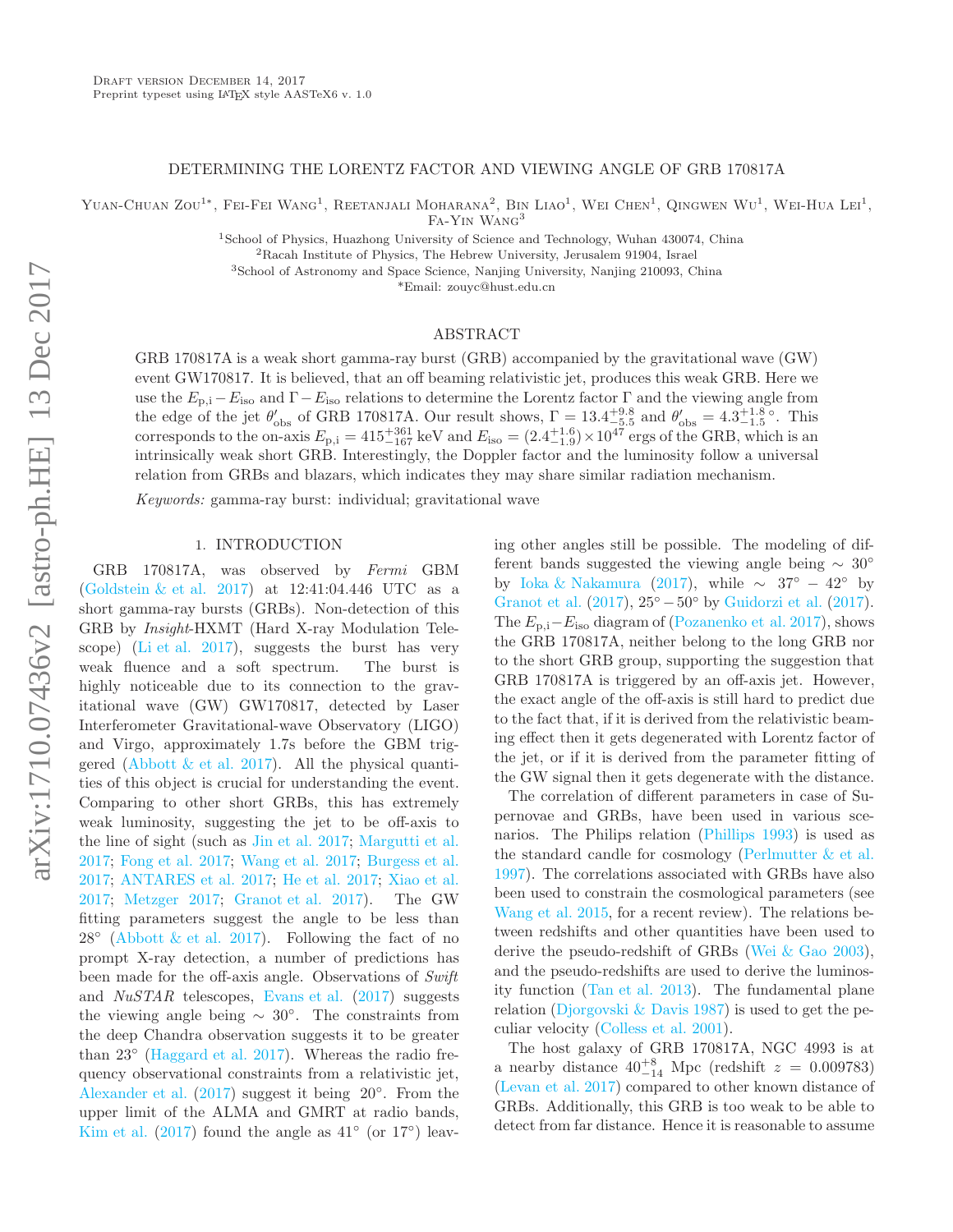that the far distant GRBs are observed at on-axis. Here, we introduce a method in determining the Lorentz factor and viewing angle by using, the peak energy and the isotropic equivalent energy,  $(E_{p,i} - E_{iso})$  (Amati et al. 2002), and the Lorentz factor and the isotropic equivalent energy  $(\Gamma - E_{\text{iso}})$  correlations (Liang et al. 2010) for GRBs like GRB 170817A. An independent  $E_{p,i} - E_{iso}$ correlation for the short GRBs is not directly available in the literature. Hence we obtained the correlation in section 2 with the available data for short GRBs. Our method and subsequent result for GRBs 170817A is mentioned in section 3. Section 4 contains a detail discussion and the conclusion derived from our result.

### 2. RELATIONS

The widely known Amati relation  $E_{p,i} - E_{iso}$ , can be used to distinguish between the long GRBs and the short GRBs, as they follow two different relations (Zhang et al. 2009; Qin & Chen 2013). For the short GRBs, the relation has not been well established due to lack of data. Here, we have collected all the short GRBs with available  $E_{\rm p,i}$  and  $E_{\rm iso}$ , to check the relation and subsequently in deriving the fitting parameters of the correlation.

The data is very limited as the redshifts of short GRBs are difficult to obtain, compared to long GRBs. Even with measured redshifts, there are still some GRBs, whose spectra can only be fitted with single powerlaw, hence has no information about  $E_{\rm{p,i}}$ , such as GRB 131004A (Stamatikos et al. 2013; Xiong 2013), GRB 140903A (Palmer et al. 2014) and GRB 150423A (Ukwatta et al. 2015). The data is listed in Tables 1 and 2. Table 1 contains all the data which are available in the literature, while table 2 lists the data, for which we have calculated  $E_{\text{iso}}$ .

We perform the Pearson's correlation analysis, between  $\log E_{\text{iso}}$  and  $\log E_{\text{p,i}}$ , with the total 23 short GRBs of Tables 1 and 2. Considering only the central values of the two variables, we obtained Pearson's correlation coefficient,  $0.45_{-0.16}^{+0.19}$  with p-value 0.03. Further using linear regression fitting method, we obtained the expression as,  $\log E_{\rm p,i} = 3.02_{-0.1}^{+0.1} + 0.2_{-0.09}^{+0.09} \times \log E_{\rm iso}$ . However the two variables have significant errors associated with observations, and most of the time the errors are asymmetric around the central values. To include the information of errors in the analysis, we used Monte Carlo (MC) simulation. All the errors for our samples are  $1\sigma$ . Assuming the errors follow normal distribution, we generated  $10<sup>4</sup>$ sets of random samples. For the simulated sample, the Pearson's correlation coefficient is  $0.31_{-0.12}^{+0.12}$ . Using linear regression to the simulated sample we obtained the expression as,  $\log E_{\rm p,i} = 3.02^{+0.1}_{-0.1} + 0.18^{+0.08}_{-0.08} \times \log E_{\rm iso}$ . The results of the correlation and the data are shown in figure 1.



**Figure 1.** The scatter plot for  $\log E_{\text{p,i}}$  and  $\log E_{\text{iso}}$ . The blue line is linear fit with the central values only while the red line is the best fit result using the MC simulation. Data are listed in Tables 1 and 2.

Therefore, the  $E_{p,i} - E_{iso}$  relation for short GRBs is

$$
\log E_{\rm p,i} = C_1 + C_2 \log E_{\rm iso, 52},\tag{1}
$$

with  $C_1 = 3.02 \pm 0.1$  and  $C_2 = 0.18 \pm 0.08$ , where  $E_{p,i}$  is in unit keV,  $E_{\text{iso}}$  is in unit of ergs, and  $E_{\text{iso},52} = E_{\text{iso}}/10^{52}$ .

The relation between  $\Gamma$  and  $E_{\text{iso}}$  is taken from (Liang et al. 2010),

$$
\log \Gamma = C_3 + C_4 \log E_{\text{iso}, 52},\tag{2}
$$

with  $C_3 = 2.26 \pm 0.03$  and  $C_4 = 0.25 \pm 0.03$ .

#### 3. METHOD AND RESULTS

The off-axis quantities are related to the on-axis quantities following, (Rybicki & Lightman 1979) as,

$$
E_{\rm p,off} = a^{-1} E_{\rm p,on}, E_{\rm iso,off} = a^{-3} E_{\rm iso,on},\tag{3}
$$

where  $a = \frac{1-\beta \cos \theta_{\text{obs}}'}{1-\beta} \simeq 1 + (\Gamma \theta_{\text{obs}}')^2$  for  $\Gamma \gg 1$  and  $\theta'_{\rm obs} \ll 1$ .  $\theta'_{\rm obs} = \theta_{\rm obs} - \theta_{\rm j}$  is the relation between offviewing angle to the edge of the jet, of which  $\theta_{obs}$  is the viewing angle between line of sight and the jet axis, and  $\theta_j$  is the opening angle of the jet from the central engine. Here we assume the jet is in top-hat shape for simplicity.

The observed  $E_{\rm p,obs}$  and  $E_{\rm iso,obs}$  of the GRB 170817A, are  $(215\pm54)$ keV and  $(2.7\pm0.6)\times10^{46}$  ergs, respectively (Goldstein & et al. 2017). Taking the  $E_{\rm p,obs}$  and  $E_{\rm iso,obs}$ as  $E_{\rm p,off}$  and  $E_{\rm iso,off}$  respectively, one gets

$$
\log \Gamma = C_3 + \frac{C_4}{1 - 3C_2} (3C_1 + \log E_{\text{iso,obs,52}} - 3 \log E_{\text{p,obs}})
$$
\n(4)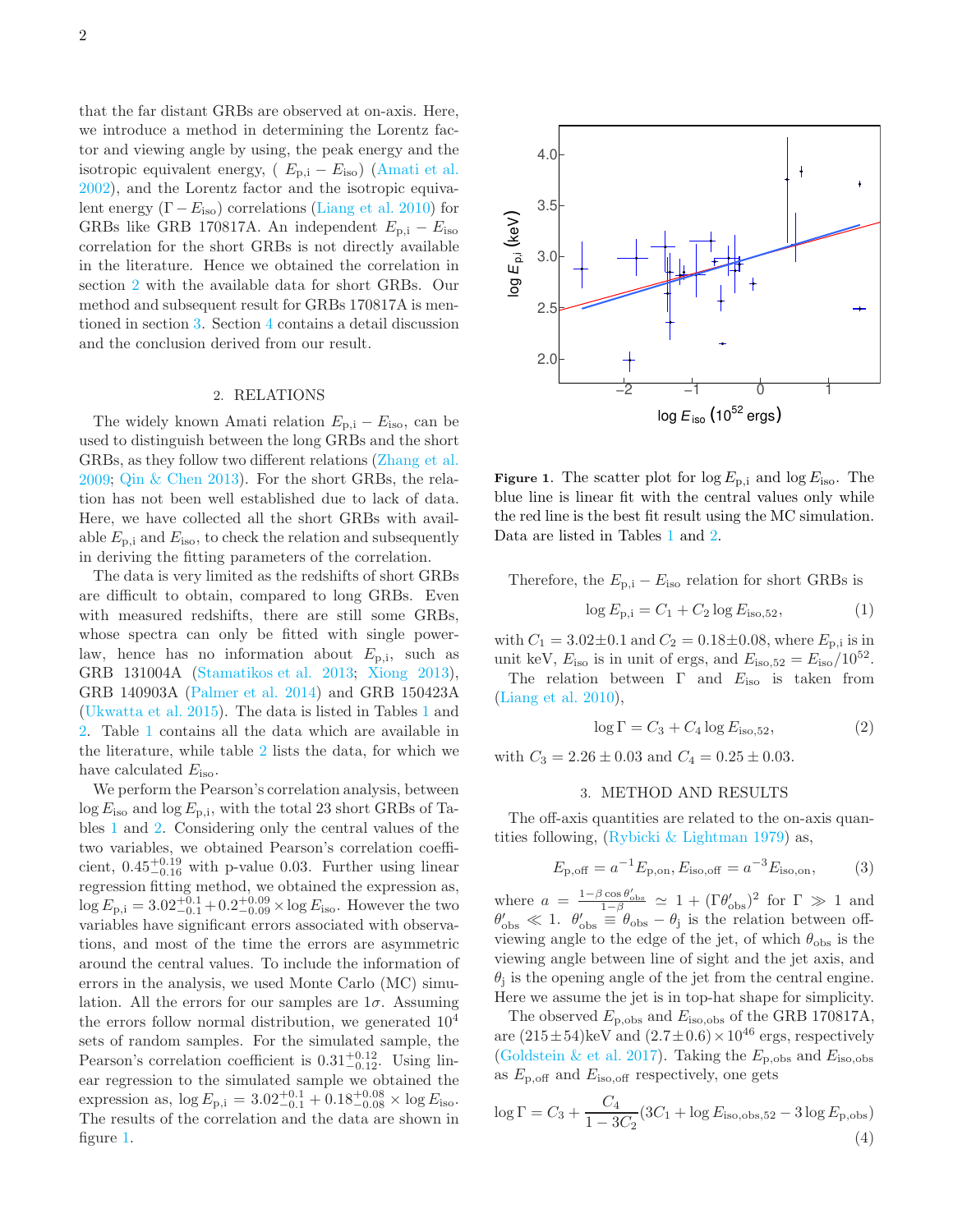| <b>GRB</b> | $\boldsymbol{z}$          | $T_{90}$                  | $E_{\rm iso}^{\rm c}$        | $E_{\rm p}$                | ref <sup>d</sup>       |
|------------|---------------------------|---------------------------|------------------------------|----------------------------|------------------------|
|            |                           | (s)                       | $10^{52}$ (ergs)             | $(\text{keV})$             |                        |
| 130603B    | 0.356                     | $0.22^{+0.01}_{-0.01}$    | $0.212_{-0.023}^{+0.023}$    | $660^{+60\,b}_{-60}$       | (12); (7); (11); (9)   |
| 111117A    | $1.31^{+0.46}_{-0.23}$    | $0.576^{+0.143}_{-0.143}$ | $0.34_{-0.13}^{+0.13}$       | $420^{+140}_{-140}$        | (13); (15); (11); (5)  |
| 101219A    | 0.718                     | $0.86^{+0.06}_{-0.06}$    | $0.488^{+0.068}_{-0.068}$    | $490^{+103}_{-79}$         | (12); (7); (11); (9)   |
| 100625A    | $0.452^{+0.002}_{-0.002}$ | $0.192^{+0.143}_{-0.143}$ | $0.075^{+0.003}_{-0.003}$    | $486^{+80}_{-80}$          | (13); (15); (11); (9)  |
| 100206A    | 0.408                     | $0.128_{-0.091}^{+0.091}$ | $0.0467^{+0.0061}_{-0.0061}$ | $502.8^{+48.9}_{-48.9}$    | (11); (15); (11); (10) |
| 100117A    | 0.915                     | $0.51^{+0.19}_{-0.19}$    | $0.78^{+0.1}_{-0.1}$         | $285.5^{+43.6}_{-43.6}$    | (11); (14); (11); (10) |
| 090927     | 1.37                      | $0.512_{-0.231}^{+0.231}$ | $0.276_{-0.035}^{+0.035}$    | $59.67^{+1.81}_{-1.81}$    | (11); (15); (11); (16) |
| 090510A    | 0.903                     | $0.96_{-0.138}^{+0.138}$  | $3.95^{+0.21}_{-0.21}$       | $3583^{+468}_{-433}$       | (12); (15); (11); (1)  |
| 090227B    | 1.61                      | $1.28_{-1.026}^{+1.026}$  | $28.3^{+1.5}_{-1.5}$         | $1960^{+150}_{-130}$       | (11); (15); (11); (1)  |
| 081024B    | 3.05                      | $0.64^{+0.264}_{-0.264}$  | $2.44_{-0.22}^{+0.22}$       | $1405^{+2237}_{-1067}$     | (11); (15); (11); (1)  |
| 080905A    | 0.122                     | $0.96_{-0.345}^{+0.345}$  | $0.0658^{+0.0096}_{-0.0096}$ | $586^{+261\,b}_{-110}$     | (11); (15); (11); (14) |
| 070729     | 0.8                       | $1^{+0.06\,b}_{-0.06}$    | $0.113^{+0.044}_{-0.044}$    | $370^{+375\,b}_{-145}$     | (11); (4); (11); (4)   |
| 070429B    | 0.904                     | $0.32^{+0.006}_{-0.006}$  | $0.0475_{-0.0071}^{+0.0071}$ | $120^{+451b}_{-40}$        | (12); (3); (11); (3)   |
| 061217     | 0.827                     | $0.35_{-0.04}^{+0.04}$    | $0.423_{-0.072}^{+0.072}$    | $400^{+490\,b}_{-157}$     | (12); (3); (11); (3)   |
| 061210A    | 0.409                     | $0.1^{+0.01}_{-0.01}$     | $0.0024_{-0.0006}^{+0.0006}$ | $540^{+460\,b}_{-187}$     | (11); (3); (11); (3)   |
| 061201     | 0.111                     | $0.86^{+0.03}_{-0.03}$    | $0.0151^{+0.0073}_{-0.0073}$ | $873^{+458}_{-284}$        | (12); (3); (11); (9)   |
| 060801A    | 1.13                      | $0.7^{+0.06}_{-0.06}$     | $3.27^{+0.49}_{-0.49}$       | $620^{+647}_{-206}$        | (11); (3); (11); (3)   |
| 060502B    | 0.287                     | $0.16_{-0.02}^{+0.02}$    | $0.0433_{-0.0053}^{+0.0053}$ | $340^{+436\,b}_{-115}$     | (12); (3); (11); (3)   |
| 051221A    | 0.547                     | $1.24^{+0.02\,b}_{-0.02}$ | $0.263_{-0.033}^{+0.033}$    | $238^{+106\,\rm{b}}_{-49}$ | (12); (3); (11); (2)   |
| 000926A    | 2.07                      | $1.3^{+0.59}_{-0.59}$     | $28.6^{+6.2}_{-6.2}$         | $101^{+6}_{-6}$            | (11);(6);(11);(8)      |

**Table 1.** Short GRBs with  $E_{iso}$ , collected from literature. The table lists the name of GRBs, redshifts (z), observed duration  $(T_{90})$ , isotropic equivalent  $\gamma$ -ray energy  $(E_{\text{iso}})$  and the spectral peak energy  $(E_{\text{p}})$ .

<sup>a</sup>The value in the original paper is in rest-frame, we changed the value using rest-frame divided by  $(1 + z)$  to observer-frame. <sup>b</sup>The errors in the original papers are with 90% confidence level, we changed the errors to  $1\sigma$  by multiplying 0.995/1.645.  ${}^cE_{\text{iso}}$  is obtained for rest-frame for  $\gamma$ -ray energy 1-10<sup>4</sup> keV.

<sup>d</sup> References. (1) Ackermann et al. (2013); (2) Bellm et al. (2008); (3) Butler et al. (2007); (4) Butler et al. (2010); (5) D'Avanzo et al. (2014); (6) Frontera et al. (2009); (7) Golkhou & Butler (2014); (8) Kann et al. (2010); (9) Li et al. (2016); (10) Nava et al. (2011); (11) Ruffini et al. (2016); (12) Sang et al. (2016); (13) Siellez et al. (2016); (14) Virgili et al. (2012); (15) von Kienlin et al. (2014); (16) Yu et al. (2015);

| <b>GRB</b>                                  | 170428A                   | 160821B                   | 160624A                  | ref <sup>d</sup> |
|---------------------------------------------|---------------------------|---------------------------|--------------------------|------------------|
| $\tilde{z}$                                 | 0.454                     | 0.16                      | 0.483                    | (4);(5);(2)      |
| $D_{\rm L}(10^{28}~{\rm cm})$ c             | 0.74                      | 0.23                      | 0.79                     |                  |
| $T_{90}(s)$                                 | $0.2^{+0.04}_{-0.04}$     | $0.48^{+0.04}_{-0.04}$    | $0.2^{+0.06a}_{-0.06}$   | (1);(6);(9)      |
| $F_{\rm g} (10^{-6} \text{ ergs cm}^{-2})$  | $4.2^{+0.55a}_{-0.54}$    | $1.68^{+0.19}_{-0.19}$    | $0.52^{+0.05}_{-0.05}$   | (8);(7);(3)      |
| $\alpha$                                    | $-0.47^{+0.17}_{-0.13}$   | $-1.37^{+0.22}_{-0.22}$   | $-0.4^{+0.28}_{-0.28}$   | (8);(7);(3)      |
| ß                                           | $-2.46_{-4.56}^{+0.31a}$  | b                         | b                        | (8)              |
| $E_{\rm p}({\rm keV})$                      | $982^{+238a}_{-215}$      | $84^{+19}_{-19}$          | $841^{+358}_{-358}$      | (8);(7);(3)      |
| $E_{\rm iso} (10^{52} \text{ ergs s}^{-1})$ | $0.186^{+0.032}_{-0.098}$ | $0.012^{+0.002}_{-0.002}$ | $0.04_{-0.015}^{+0.015}$ |                  |

**Table 2.** Short GRBs, for which  $E_{\text{iso}}$  is not available in the literature.

<sup>a</sup>The error in the original paper is in 90% confidence level, we changed the error into  $1\sigma$  by multiplying 0.995/1.645.

<sup>b</sup>The spectral index  $\beta$  with ... means the spectrum is best fitted with cutoff power law.

 $c_{\text{DL}}$  is calculated using z with the parameters in Cano et al. (2014),  $E_{\text{iso}}$  is calculated in 1-10000 keV band using the method in Schaefer (2007).

dReferences. (1) Barthelmy et al. (2017); (2) Cucchiara & Levan (2016); (3) Hamburg & von Kienlin (2016); (4) Izzo et al. (2017); (5) Levan et al. (2016); (6) Palmer et al. (2016); (7) Stanbro & Meegan (2016); (8) Tsvetkova et al. (2017); (9) Ukwatta et al. (2016);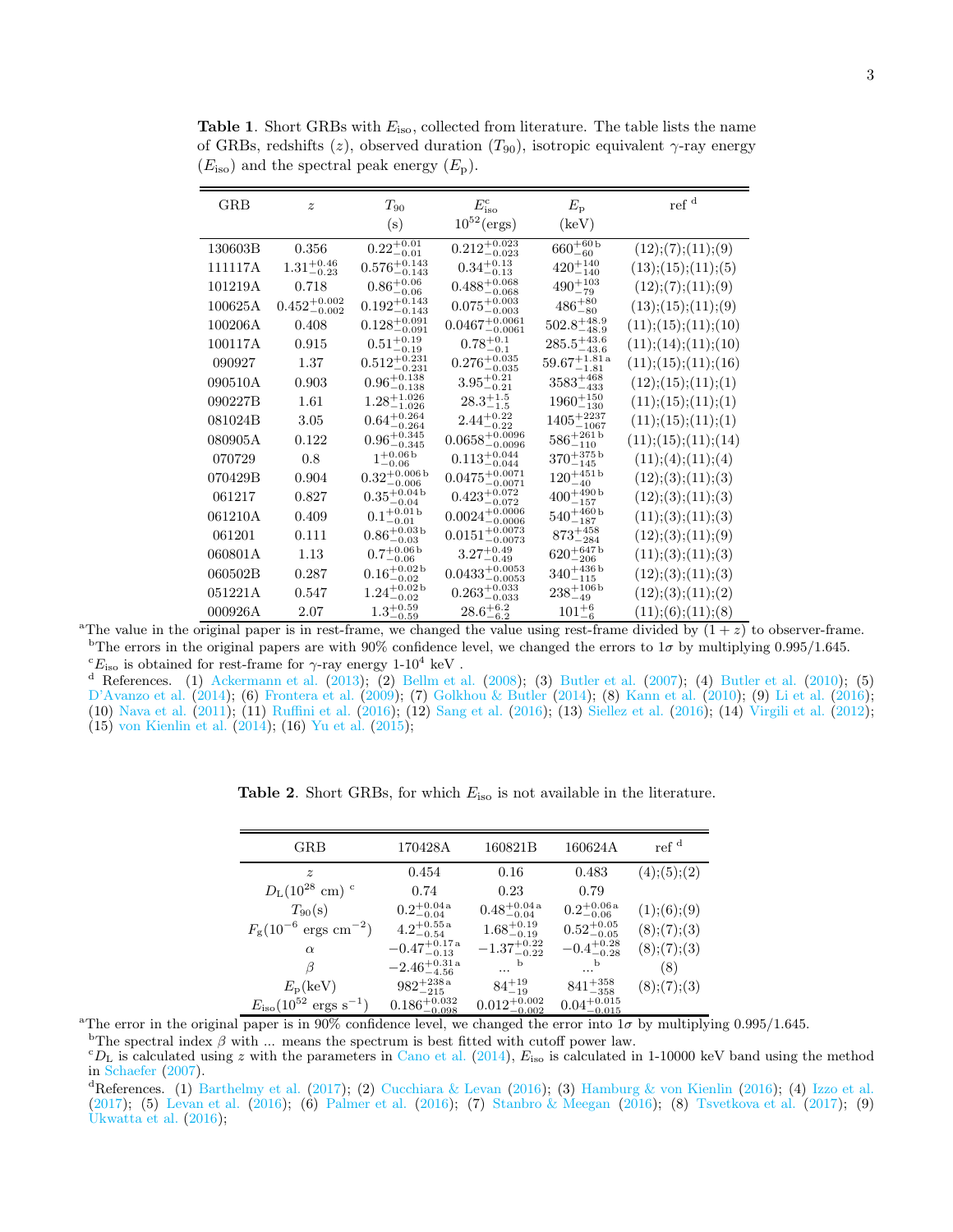

**Figure 2.** The probability distribution of  $\Gamma$  and  $\theta'_{\text{obs}}$ . The lower-left panel shows the scatter plot of the  $10^7$  MC simulated samples, with contours  $1\sigma$ ,  $2\sigma$  and  $3\sigma$ . The top panel and the right panel are the distributions of Γ and of  $\theta'_{\text{obs}}$ , respectively. This figure is plotted by a python package – corner (https://pypi.python.org/pypi/corner).

$$
\log a = \frac{C_1 + C_2 \log E_{\text{iso,obs,52}} - \log E_{\text{p,obs}}}{1 - 3C_2}.
$$
 (5)

Solving eqs. $(4)$  and  $(5)$ , for the observed values we get  $\Gamma = 13.4^{+9.8}_{-5.5}, \theta'_{\text{obs}} = 4.3^{+1.8}_{-1.5}$ °, and  $\log a = 0.30^{+0.22}_{-0.28}$ . We also get the Doppler factor,  $\mathcal{D} = \frac{1}{\Gamma(1-\beta \cos \theta'_{\rm obs})}$  as,  $11.8^{+5.3}_{-3.4}$ . The errors are obtained from the MC simulation. The distributions of  $\log \Gamma$  and  $\theta'_{\rm obs}$  are shown in figure 2.

As the jet opening angle is not known, the viewing angle can not be estimated directly. By taking the jet opening angle roughly as  $\theta_j \sim 1/\Gamma \sim 6^{\circ}$  (Nakar 2007), we get the viewing angle as 10◦ . It is well consistent with the estimation of the GW signal (Abbott  $&$  et al. 2017; Abbott et al. 2017), where the angle is  $\leq 28°$  within 90% confidence limits. Using these physical quantities, we obtained  $E_{\rm p,i}$  = 415<sup>+361</sup> keV and  $E_{\rm iso}$  =  $(2.4^{+1.6}_{-1.9}) \times$  $10^{47}$  ergs, at the on-axis position. Making this GRB, an intrinsically weak GRB, which might be similar to the weak GRB 130603B as suggested by Yue et al. (2017).

Interestingly, if we plot this GRB to the  $D - L$  relation for both GRBs and blazars (Wu et al. 2011) we found GRB 170817A follows the same slope, as shown in figure 3. This may suggest these different kinds of events share the same radiation mechanism. Note, however this GRB



Figure 3. The plot of Doppler factor vs isotropic equivalent luminosity for GRBs and blazars using Wu et al. (2011). The red dot with errors is GRB 170817A.

actually locates in the blazar side.

## 4. DISCUSSION AND CONCLUSION

In this work, we derived the  $E_{p,i}-E_{iso}$  relation for short GRBs using the latest observations. Using the result and the  $\Gamma - E_{\text{iso}}$  correlation, we calculated the Lorentz factor as,  $\Gamma = 13.4^{+9.8}_{-5.5}$  and the viewing angle as  $\theta'_{\rm obs} =$  $4.3^{+1.8}_{-1.5}$  following the top-hat jet edge. These values can also give the on-axis,  $E_{\text{p,on,i}} = 415_{-167}^{+361} \text{ keV}$  and  $E_{\text{iso,on}} = (2.4_{-1.9}^{+1.6}) \times 10^{47} \text{ ergs, suggesting the GW170817}$ associated GRB 170817A is a relatively weak short GRB. The estimated viewing angle from the jet axis is around 10◦ , which is well consistent with the inclination angle inferred from the GW signal.

Here we used the  $\Gamma - E_{\text{iso,on}}$  relation for both long and short GRBs. One can also engage other relations for independent estimations, such as using the  $\Gamma - L_{\text{iso}}$ relation (Lü et al. 2012; Fan et al. 2012) or the  $L_{\text{iso}}$  –  $E_{\rm p,i}-\Gamma$  relation (Liang et al. 2015) to replace the  $\Gamma-E_{\rm iso}$ relation, and using the  $E_{p,i} - L_{iso}$  relation (Wei & Gao 2003; Yonetoku et al. 2004) to replace the  $E_{p,i} - E_{iso}$ relation.

For simplicity we used  $\theta'_{\rm obs} = \theta_{\rm obs} - \theta_{\rm j}$  for the off-axis frame transformation. However a careful calculation will include the effect of different angles within  $\theta_i$  and the corresponding arrival time. Again we haven't considered the structured jet as mentioned in (Xiao et al. 2017). Consideration of structured jet would require involvement of different models and distinguishing the suitable model for this GRB, which it may not be decisive. However,  $\theta'_{\rm obs}$  can be taken as an effective off axis angle if the  $\theta_{\rm j}$ and the jet structure are considered.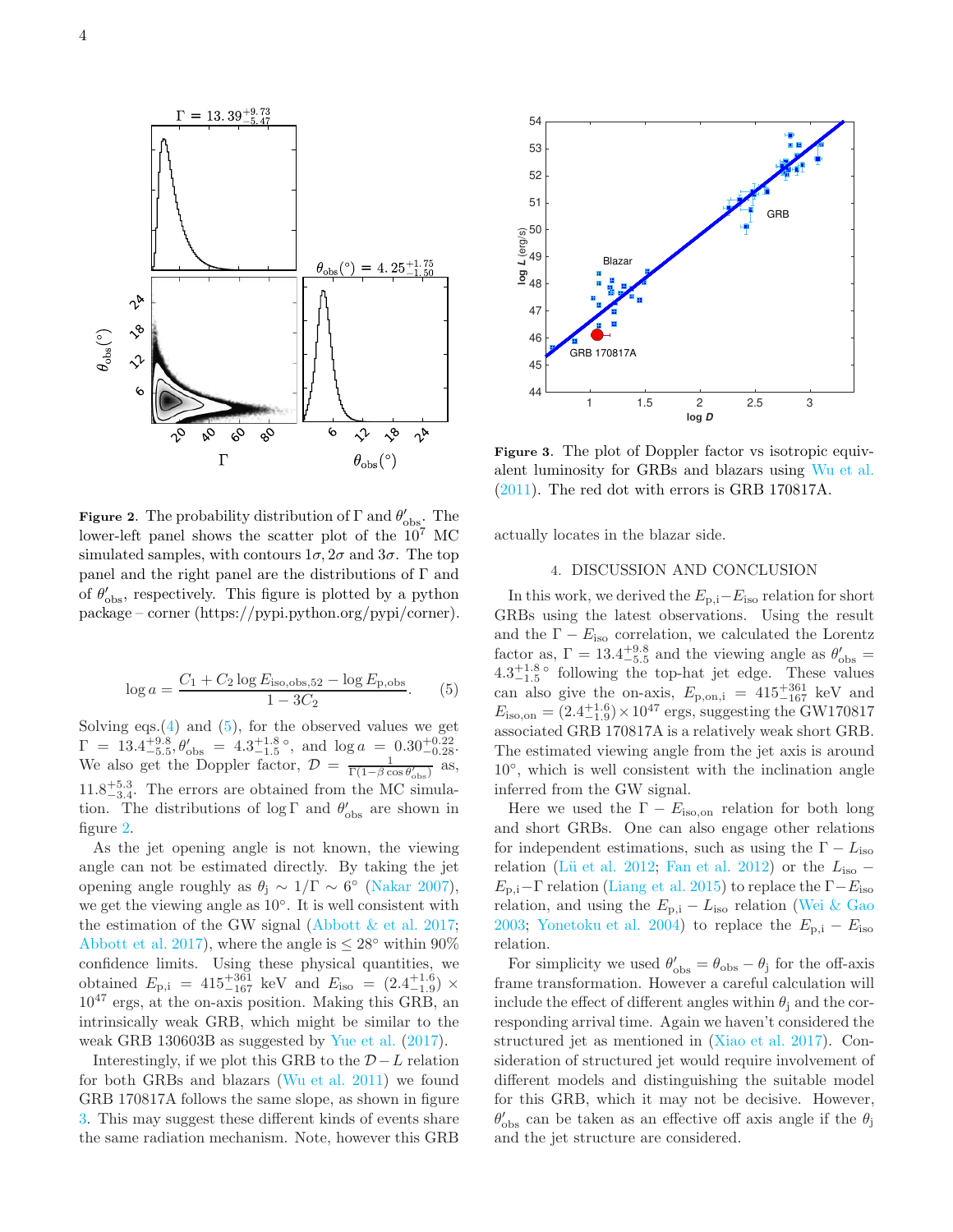The independent method of determining the viewing angle, can be used to reduce the distance uncertainty directly from the GW, as the distance and the angle is highly coupled. Therefore, in the future if electromagnetic counterpart observed with GW event, one can get a more precise distance directly from the GW signal. With the precise distance measurement, which is an independent standard siren, the cosmology parameters (especially  $H_0$ ) can be obtained with high confidence.

The observed GRB 170817A is known to be from NS-NS merger, and it is a weak short GRB. It is possible that the NS-NS merger may produce a weak short GRB, while the BH-NS merger produces a strong short GRB. As we have seen from other GWs, such as GW 150914 (Abbott et al. 2016), with tens of solar masses. Therefore, the most common stellar BH might have mass tens of solar mass. Because the GRB energy is intrinsically from the gravitational energy released, the more massive BH-NS mergers are naturally connected to the stronger GRBs, while NS-NS mergers produce weak ones. Consequently, the short GRBs may be classified into two subclasses.

#### ACKNOWLEDGMENTS

We thank the helpful discussion with Yizhong Fan, Enwei Liang and Shuaibing Ma. This work is supported by the National Basic Research Program of China (973 Program, Grant No. 2014CB845800) and by the National Natural Science Foundation of China (Grants No. 11773010, U1231101 and U1431124).

#### REFERENCES

- Abbott, B. P., & et al. 2017, Phys. Rev. Lett., 119, 161101. https://link.aps.org/doi/10.1103/PhysRevLett.119.161101
- Abbott, B. P., Abbott, R., Abbott, T. D., et al. 2016, Physical Review Letters, 116, 061102
- —. 2017, ArXiv e-prints, arXiv:1710.05835
- Ackermann, M., Ajello, M., Asano, K., et al. 2013, ApJS, 209, 11
- Alexander, K. D., Berger, E., Fong, W., et al. 2017, ArXiv e-prints, arXiv:1710.05457
- Amati, L., Frontera, F., Tavani, M., et al. 2002, A&A, 390, 81
- ANTARES, IceCube, Auger, P., et al. 2017, ArXiv e-prints, arXiv:1710.05839
- Barthelmy, S. D., Beardmore, A. P., Cummings, J. R., et al. 2017, GRB Coordinates Network, Circular Service, No. 21046, #1 (2017), 21046
- Bellm, E. C., Bandstra, M. E., Boggs, S. E., et al. 2008, in American Institute of Physics Conference Series, Vol. 1000, American Institute of Physics Conference Series, ed. M. Galassi, D. Palmer, & E. Fenimore, 154–157
- Burgess, J. M., Greiner, J., Begue, D., et al. 2017, ArXiv e-prints, arXiv:1710.05823
- Butler, N. R., Bloom, J. S., & Poznanski, D. 2010, ApJ, 711, 495
- Butler, N. R., Kocevski, D., Bloom, J. S., & Curtis, J. L. 2007, ApJ, 671, 656
- Cano, Z., de Ugarte Postigo, A., Pozanenko, A., et al. 2014, A&A, 568, A19
- Colless, M., Saglia, R. P., Burstein, D., et al. 2001, MNRAS, 321, 277
- Cucchiara, A., & Levan, A. J. 2016, GRB Coordinates Network, Circular Service, No. 19565, #1 (2016), 19565
- D'Avanzo, P., Salvaterra, R., Bernardini, M. G., et al. 2014, MNRAS, 442, 2342
- Djorgovski, S., & Davis, M. 1987, ApJ, 313, 59
- Evans, P. A., Cenko, S. B., Kennea, J. A., et al. 2017, ArXiv e-prints, arXiv:1710.05437
- Fan, Y.-Z., Wei, D.-M., Zhang, F.-W., & Zhang, B.-B. 2012, ApJ, 755, L6
- Fong, W., Berger, E., Blanchard, P. K., et al. 2017, ArXiv e-prints, arXiv:1710.05438
- Frontera, F., Guidorzi, C., Montanari, E., et al. 2009, ApJS, 180, 192
- Goldstein, A., & et al. 2017, The Astrophysical Journal Letters, 848, L14. http://stacks.iop.org/2041-8205/848/i=2/a=L14
- Golkhou, V. Z., & Butler, N. R. 2014, in AAS/High Energy Astrophysics Division, Vol. 14, AAS/High Energy Astrophysics Division, 112.04
- Granot, J., Gill, R., Guetta, D., & De Colle, F. 2017, ArXiv e-prints, arXiv:1710.06421
- Guidorzi, C., Margutti, R., Brout, D., et al. 2017, ArXiv e-prints, arXiv:1710.06426
- Haggard, D., Nynka, M., Ruan, J. J., et al. 2017, ArXiv e-prints, arXiv:1710.05852
- Hamburg, R., & von Kienlin, A. 2016, GRB Coordinates Network, Circular Service, No. 19570, #1 (2016), 19570
- He, X.-B., Tam, P.-H. T., & Shen, R.-F. 2017, ArXiv e-prints, arXiv:1710.05869
- Ioka, K., & Nakamura, T. 2017, ArXiv e-prints, arXiv:1710.05905
- Izzo, L., Cano, Z., de Ugarte Postigo, A., et al. 2017, GRB Coordinates Network, Circular Service, No. 21059, #1 (2017), 21059
- Jin, Z.-P., Li, X., Wang, H., et al. 2017, ArXiv e-prints, arXiv:1708.07008
- Kann, D. A., Klose, S., Zhang, B., et al. 2010, ApJ, 720, 1513
- Kim, S., Schulze, S., Resmi, L., et al. 2017, ArXiv e-prints, arXiv:1710.05847
- Levan, A. J., Wiersema, K., Tanvir, N. R., et al. 2016, GRB Coordinates Network, Circular Service, No. 19846, #1 (2016), 19846
- Levan, A. J., Lyman, J. D., Tanvir, N. R., et al. 2017, ArXiv e-prints, arXiv:1710.05444
- Li, T., Xiong, S., Zhang, S., et al. 2017, ArXiv e-prints, arXiv:1710.06065
- Li, Y., Zhang, B., & Lü, H.-J. 2016, ApJS, 227, 7
- Liang, E.-W., Lin, T.-T., Lü, J., et al. 2015, ApJ, 813, 116
- Liang, E.-W., Yi, S.-X., Zhang, J., et al. 2010, ApJ, 725, 2209
- Lü, J., Zou, Y.-C., Lei, W.-H., et al. 2012, ApJ, 751, 49
- Margutti, R., Berger, E., Fong, W., et al. 2017, ArXiv e-prints, arXiv:1710.05431
- Metzger, B. D. 2017, ArXiv e-prints, arXiv:1710.05931
- Nakar, E. 2007, Phys. Rep., 442, 166
- Nava, L., Ghirlanda, G., Ghisellini, G., & Celotti, A. 2011, A&A, 530, A21
- Palmer, D. M., Barthelmy, S. D., Baumgartner, W. H., et al. 2014, GRB Coordinates Network, Circular Service, No. 16768, #1 (2014), 16768
- Palmer, D. M., Barthelmy, S. D., Cummings, J. R., et al. 2016, GRB Coordinates Network, Circular Service, No. 19844, #1 (2016), 19844
- Perlmutter, S., & et al. 1997, ApJ, 483, 565
- Phillips, M. M. 1993, ApJ, 413, L105
- Pozanenko, A., Barkov, M. V., Minaev, P. Y., et al. 2017, ArXiv e-prints, arXiv:1710.05448
- Qin, Y.-P., & Chen, Z.-F. 2013, MNRAS, 430, 163